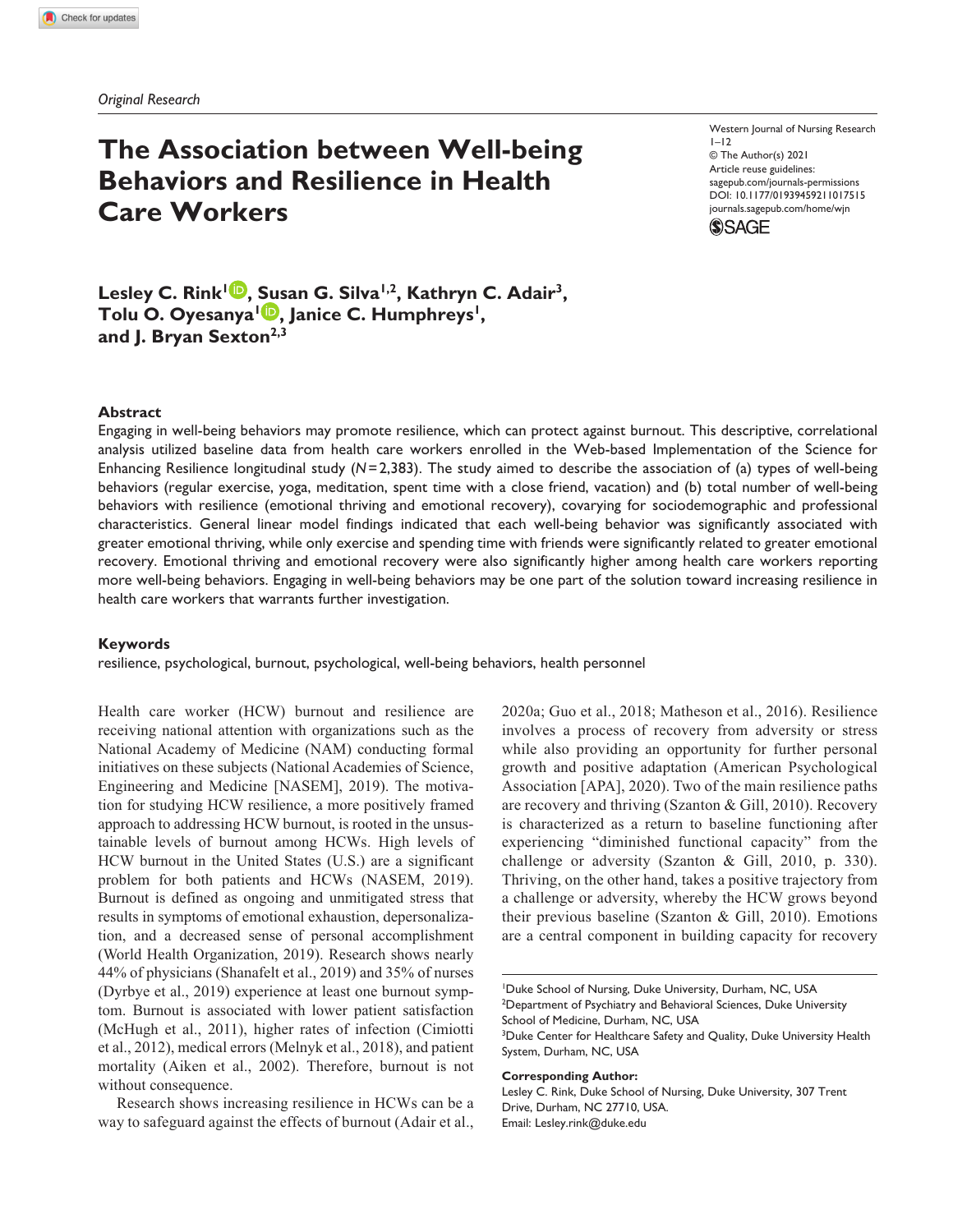and thriving. In particular, positive emotions can serve as fuel for the resilience growth process (Tugade & Fredrickson, 2004). As such, the two components of emotional recovery and emotional thriving serve as the two constructs representing resilience in this study. The term "resilience" is commonly used in psychological science but has acquired a negative connotation of blame among some HCWs, i.e., "your problem is that you are not resilient enough" (Balme et al., 2015) or the expectation that HCWs must "compensate for the fundamental fissures in the health care system" (Rushton & Pappas, 2020, p. 143). We recognize that system level issues are a predominant contributor of burnout (NASEM, 2019), and we regard resilience as one of many components in addressing HCW burnout. Individual-level strategies are particularly important as HCWs endure stress during the Covid-19 pandemic (Dzau et al., 2020; Lai et al., 2020) that needs to be deployed promptly while longer-term strategies are addressed. Of additional note, a negative relationship between resilience and burnout has been shown in research (Guo et al., 2018). However, physicians with burnout symptoms have also reported high resilience (West et al., 2020). Less is known of this nonreciprocal relationship between resilience and burnout in nurses, though the current research on physicians suggest that high resilience does not necessarily equate to low burnout.

The construct of resilience has evolved from being regarded as a static trait to one that can be strengthened with intentional practices and supports (APA, 2020; Jackson et al., 2007; O'Dougherty-Wright et al., 2013). Theory also supports the notion that resilience is "both a process and a capacity" that can be strengthened at multiple levels, including individual focused strategies (Szanton & Gill, 2010, p. 332). Engaging in well-being behaviors may be one such individual level strategy that theoretically may fuel the process of resilience and strengthen resilience capacity (Szanton & Gill, 2010). Research has demonstrated that well-being behaviors such as exercise (Guo et al., 2018; Oskrochi et al., 2016; Shanafelt et al., 2012; Yang et al., 2018), relationships with family and friends (Rippstein-Leuenberger et al., 2017; Thompson et al., 2016; Wang et al., 2018), meditation (Gauthier et al., 2015; Goodman & Schorling, 2012; Muir & Keim-Malpass, 2020; van der Riet et al., 2018), yoga (Alexander et al., 2015), going on vacations (Shanafelt et al., 2012), and reflecting on the positive things in life (Sexton & Adair, 2019) are associated with lower burnout or higher resilience. Current research often assesses well-being behaviors separately from one another (Cleary et al., 2018; Joyce et al., 2018) or with focus on certain HCW groups (Lebensohn et al., 2013; Shanafelt et al., 2012). However, limited research has been conducted to investigate the total number and types of well-being behaviors that various groups of HCWs are collectively engaged in and their association with resilience.

# **Purpose**

Understanding the type and total number of well-being behaviors related to resilience could help researchers develop resilience-enhancing tools for HCWs. The purpose of this study was to explore the relationship of well-being behaviors with resilience in HCWs as a first step in developing future interventions to enhance resilience among HCWs. Two aspects of resilience were examined, emotional thriving and emotional recovery. Emotional thriving assessed HCWs' ability to flourish while emotional recovery assessed HCWs' capacity to bounce back from difficulties (Adair et al., 2020a). The aims of this study were to (a) identify types of well-being behaviors associated with emotional thriving and emotional recovery and (b) determine the relationship between total number of well-being behaviors with emotional thriving and emotional recovery, covarying for sociodemographic and professional characteristics of the HCWs.

# **Methods**

# *Design*

This descriptive, correlational study was a secondary analysis of baseline data from HCWs enrolled in the Web-based Implementation of the Science for Enhancing Resilience (WISER) longitudinal study (R01 HD084679-01, Co-PI: Sexton, J. B.). The participating institutional review board approved this study prior to initiation of the WISER longitudinal study and the analysis of the baseline data.

# *Sample and Setting*

The sample included U.S. HCWs (*N*=2,383) enrolled in the WISER study (R01 HD084679-01, Co-PI: Sexton, J. B.) with resilience data who completed the baseline survey between June 1, 2018 and April 24, 2019. The WISER dataset is comprised of responses from U.S. HCWs age 18 years or older. HCWs were recruited from a wide variety of health care systems, hospitals, and clinics across the United States through educational webinars, web links, and attending scientific presentations given by the third and last authors. Data were collected electronically via Qualtrics and stored on a secure server.

# *Measures*

Participants reported sociodemographic and health care professional characteristics. Sociodemographic measures were sex, race, and ethnicity. There were five options for race that were collapsed in the following categories: White, Black/ African American, and other minorities (Asian, Native Hawaiian or other Pacific Islander, American Indian or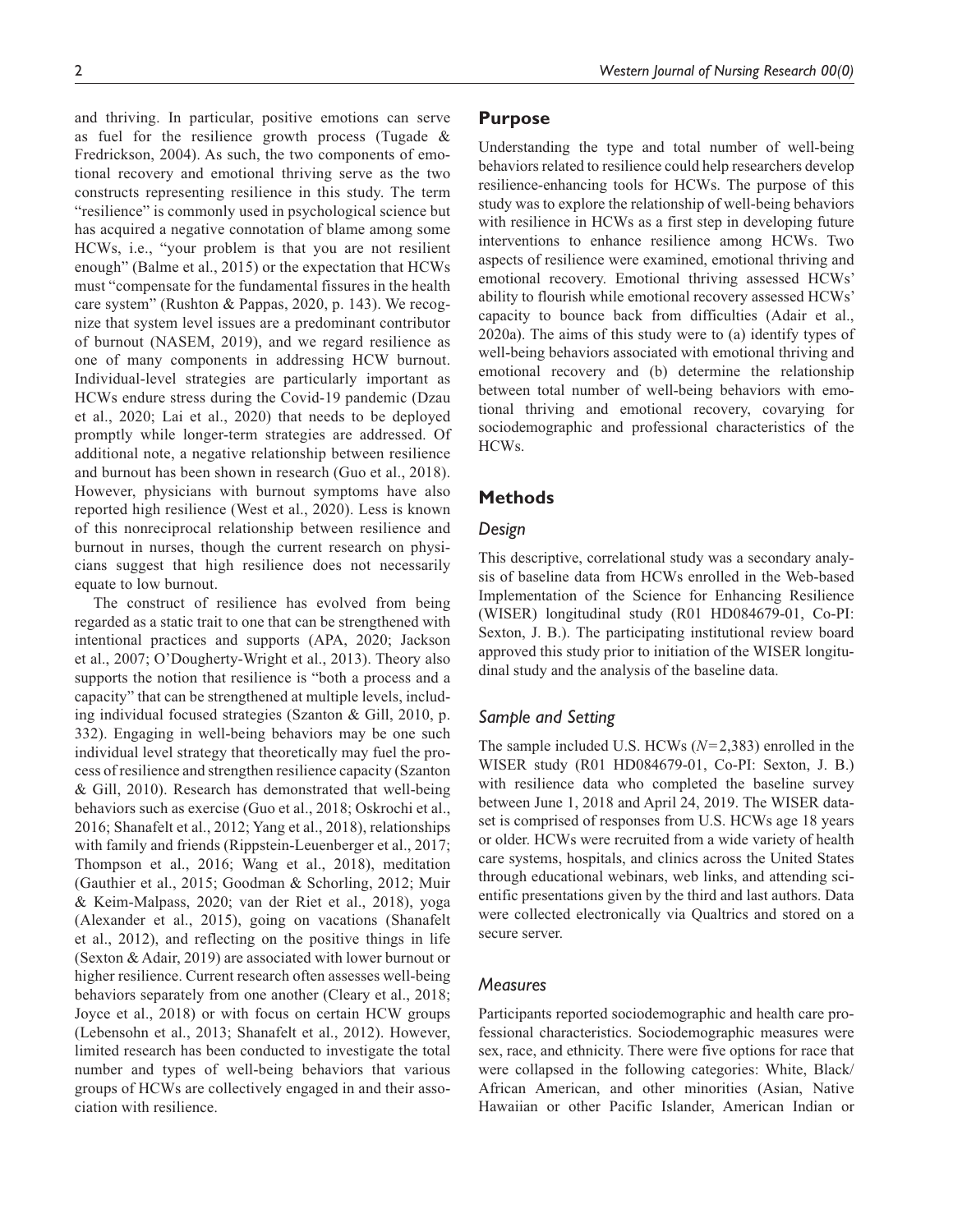Alaska Native). Ethnicity included Hispanic/Latinx or non-Hispanic/non-Latinx.

Professional characteristics included HCW role, shift length, total years of professional experience, years in current position, work department, clinical population, and clinical setting. HCW role included 23 positions that were collapsed into five categories: (1) nurse (registered nurse, nurse manager, charge nurse), (2) physician (attending/staff medical doctor, fellow physician, resident physician), (3) physician assistant or nurse practitioner, (4) other HCWs (clinical support/nurse assistant, clinical social worker, chaplain/clergy, dietician/nutritionist, occupational therapist, pharmacist, physical therapist, speech therapist, respiratory therapist, technologist/technician, EMT-B, paramedic), and (5) other (administrative support, environmental support, other manager, student, and those who selected other).

Shift length included 8 hours, 10 hours, 12 hours, 24 hours, and other with the smaller frequency of 24 hours combined into the other category. Total years of professional experience and years in current position included seven options that were collapsed into five categories:  $(1)$  < 1 year, (2) 1–4 years, (3) 5–10 years, (4) 11–20 years, and (5)  $21+$ years. Work department included 16 options that were collapsed into seven categories: (1) emergency medicine, (2) critical care, (3) family & internal medicine, (4) anesthesiology and surgery, (5) obstetrics and gynecology, (6) pediatrics, and (7) other (not applicable, neurology, physical medicine, and rehabilitation, preventative medicine, psychiatry, radiology, urology, and other). Clinical population included those who practice with adults, pediatrics, or both, and not applicable. Clinical setting options included inpatient, outpatient, and not applicable.

HCWs were asked to select well-being behaviors they had engaged in over the last month. The response options were as follows: (1) regular exercise, (2) yoga, (3) meditation, (4) spent time with a close friend, (5) vacation, and (6) other. A version of this item using an open-ended response was used in prior exploratory research by the last author. The most frequently identified responses (e.g., regular exercise, yoga, meditation, spent time with a close friend, and vacation) were selected as options for this survey in addition to the "other" option. The selection of "other" and the related openended responses were not included in this analysis; however, an overview of the self-reported "other" well-being behaviors are included in the descriptive results. Engaging in each type of well-being behavior was coded either no (0, not selected) or yes (1, checked). A total score (ranging from 0 to 5) was derived by summing the types of well-being behaviors endorsed.

Resilience was measured using eight-items, including the emotional thriving subscale (items 1–4) and the emotional recovery subscale (items 5–8). Both of these scales were created and psychometrically tested by the third and last author (Adair et al., 2020a). Established resilience metrics are not currently well-suited for HCWs because they are either long (e.g., 25 items; Wagnild, 2009), focused exclusively on the "bounce back" aspect of resilience and do not assess the thriving aspect of resilience (e.g., Smith et al., 2008), or include items that cover a broad range of resilience related concepts beyond that of thriving and recovery (e.g., Connor & Davidson, 2003). To address the need for brief, appropriate, and psychometrically valid metrics for HCWs, the Emotional Resilience scales were developed as a part of the NIH funded research on HCW resilience awarded to the last author. Items were piloted in other samples to establish psychometric validity and used in prior research (Adair et al., 2020a). Each item was rated on a 5-point Likert-type scale (1=disagree strongly, 2=disagree slightly, 3=neutral, 4=agree slightly,  $5 =$ agree strongly). Each subscale score was the average of the four items, with higher scores indicating greater resilience. The emotional thriving subscale (current study Cronbach  $\alpha$ =0.81) assessed the HCW level of flourishing (e.g., "I feel like I am thriving at my job") (Adair et al., 2020a). The emotional recovery subscale (current study Cronbach  $\alpha$ =0.82) assessed the ability to bounce back from difficulties (e.g., "I always bounce back quickly after difficulties") (Adair et al., 2020a). Emotional thriving and emotional recovery were the primary outcomes for this analysis.

## *Data Analysis*

Sample characteristics and a description of key study measures were provided using descriptive statistics. All statistical tests were nondirectional and had a significance level set at 0.05. Effect sizes and their 95% confidence intervals (CIs) were calculated to address clinical relevance. All analyses were performed using SAS 9.4.2® software (SAS Institute, Inc., 2015).

General linear models (GLM) were used to examine the association of types of well-being behaviors as well as total number of well-being behaviors in the last month with emotional thriving and emotional recovery scores. First, bivariate analysis of variance models were conducted to (a) examine the relationship of each type of well-being behaviors with emotional thriving and emotional recovery scores and (b) examine the relationship of total number of well-being behaviors with emotional thriving and emotional recovery scores. Next, an analysis of covariance was conducted to further examine these relationships after adjusting for ten covariates in the model. Covariates are as follows (1) sex, (2) race, (3) ethnicity, (4) HCW role, (5) shift length, (6) total years of professional experience, (7) years in current position, (8) work department, (9) clinical population, and (10) clinical setting. These sociodemographic and professional characteristics were selected as covariates due to their possible relationship with HCW resilience and/or burnout (Dyrbye et al., 2007, 2017; Shanafelt et al., 2012, 2019; Templeton et al., 2019; Walsh, 2013). The full multivariable model for emotional thriving/recovery included all five wellbeing behaviors and ten covariates. An iterative backward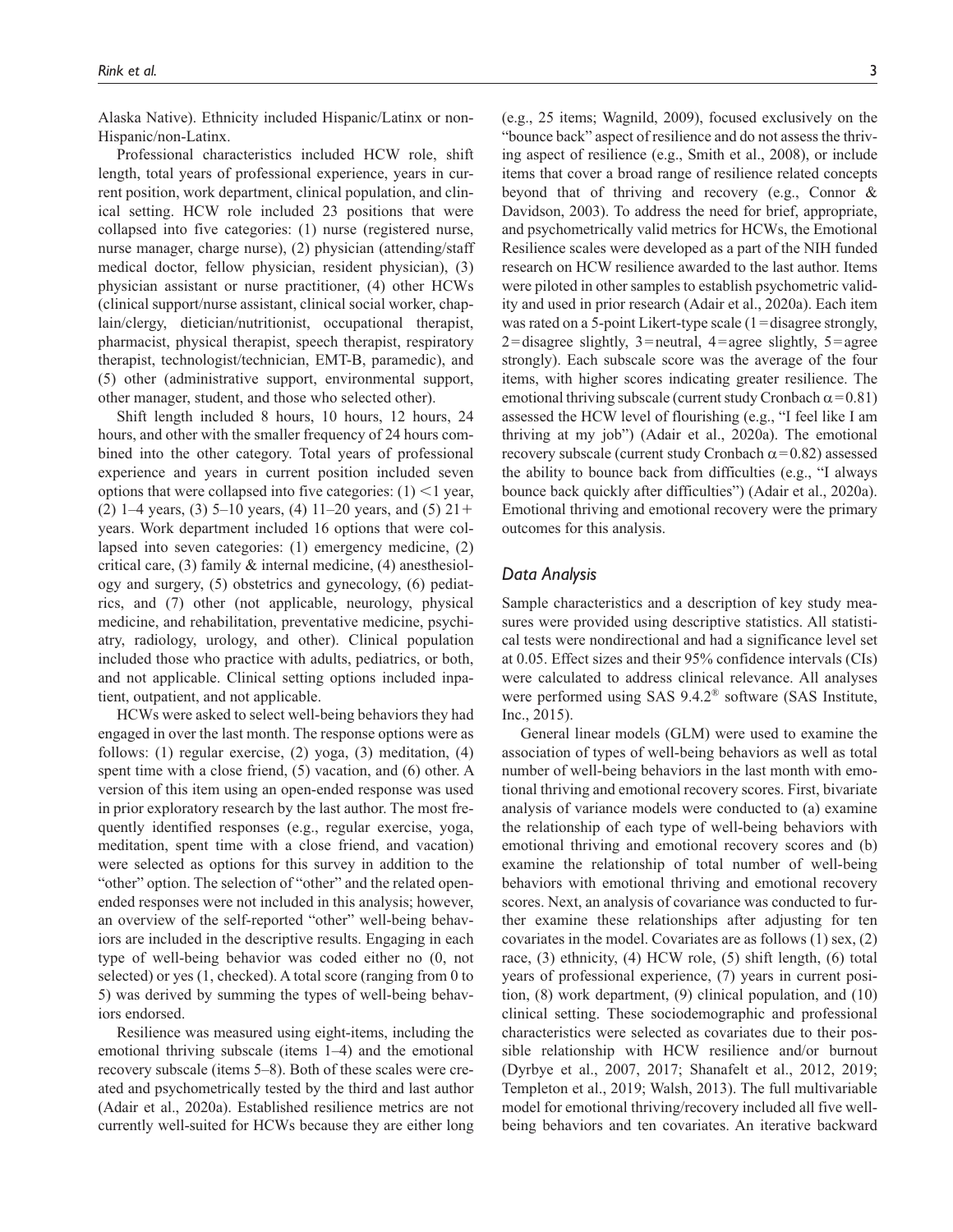elimination approach was used to reduce each full model to a final parsimonious model that included the five well-being behaviors and only those covariates significant at the  $p \leq 0.05$ level. The aforementioned bivariate and covariate-adjusted approach was also applied when evaluating the relationship of total number of well-being behaviors with emotional thriving and emotional recovery.

The *a priori* power calculation indicated that the sample size of 2,383 would provide at least 80% statistical power to detect an association of each well-being behaviors or total number of well-being behaviors with emotional thriving and emotional recovery using a GLM adjusting for ten covariates, assuming small effect sizes (eta squared of 0.01) and significance set at  $p \leq 0.05$  for each two-tailed test.

## **Results**

### *Sample Characteristics*

Table 1 summarizes the characteristics for the 2,383 HCWs. The sample was primarily female (82.3%), White (87%), and non-Hispanic/non-Latinx (94.8%). Most were nurses (31.9%) and physicians (20.9%), and most reported working 8-hour shifts (39%), followed by 12-hour shifts (28.4%). The category of total years professional experience with the highest percentage was 21 or more years (35.2%) while the category of years in current position with the highest percentage was 1 to 4 years (37.8%). HCWs worked in a variety of departments including pediatrics (13.5%), critical care medicine (8.9%), emergency medicine (7.3%), or in the other category (54.9%). HCWs primarily worked in the inpatient setting (48.8%) followed by those that reported working in the outpatient setting (31.7%).

#### *Well-being Behaviors and Resilience*

Table 2 summarizes the characteristics of well-being behaviors and resilience scores among HCWs. The most common types of well-being behaviors HCWs reported engaging in over the last month was spending time with a close friend  $(65.5\%)$  and exercise  $(52\%)$  followed by vacation  $(32.7\%)$ , meditation (24.3%), and yoga (14.9%). On average, participants reported engaging in 1.9 of the five well-being behaviors. The mean score for the emotional thriving and emotional recovery subscales were both 3.7, with each subscale score ranging from 1 to 5. In addition to the five well-being behaviors (regular exercise, yoga, meditation, spent time with a close friend, vacation), participants provided open-ended responses for engaging in other activities related to wellbeing. HCWs often mentioned variations of the five wellbeing behavior options including, "time with family," "a day off," "not really vacation," or qualifying the type or amount of self-reported exercise, e.g., "walking" or "intermittent exercise." Additionally, contemplative and spiritual practices including "prayer," "attending church," "Qigong," "Tai Chi," "quiet time with God," and "reflective journaling" were included in the responses. Finally, a variety of self-care

4 *Western Journal of Nursing Research 00(0)*

**Table 1.** Sample Characteristics (*N*=2,383).

| Characteristic               | n (%)         |
|------------------------------|---------------|
| Sex                          |               |
| Female                       | I,936 (82.3%) |
| Male                         | 417 (17.7%)   |
| Race                         |               |
| White                        | 2,056 (87.0%) |
| Black/African American       | 111 (4.7%)    |
| Other minorities             | 195 (8.3%)    |
| <b>Ethnicity</b>             |               |
| Hispanic/Latinx              | 122 (5.2%)    |
| Non-Hispanic/Non-Latinx      | 2,233 (94.8%) |
| Health care worker role      |               |
| Nurse                        | 759 (31.9%)   |
| Physician                    | 498 (20.9%)   |
| Physician assistant or nurse | 107(4.5%)     |
| practitioner                 |               |
| Other health care workers    | 388 (16.3%)   |
| Other                        | 629 (26.4%)   |
| Shift length                 |               |
| 8 hours                      | 869 (39.0%)   |
| 10 hours                     | 539 (24.2%)   |
| 12 hours                     | 633 (28.4%)   |
| Other                        | 189 (8.5%)    |
| Total years of experience    |               |
| $<$ l year                   | 64 (2.7%)     |
| $I-4$ years                  | 315 (13.4%)   |
| 5-10 years                   | 497 (21.1%)   |
| II-20 years                  | 651 (27.6%)   |
| $21 + \gamma$ ears           | 828 (35.2%)   |
| Years in current position    |               |
| $<$ l year                   | 375 (15.9%)   |
| $I-4$ years                  | 893 (37.8%)   |
| 5–10 years                   | 501 (21.2%)   |
| II-20 years                  | 388 (16.4%)   |
| $21 + \gamma$ ears           | 206 (8.7%)    |
| Department                   |               |
| Emergency medicine           | 169(7.3%)     |
| Critical care medicine       | 206 (8.9%)    |
| Family and internal medicine | 170 (7.4%)    |
| Anesthesiology and surgery   | 94 (4.1%)     |
| OB/Gyn                       | 89 (3.9%)     |
| Pediatrics                   | 311 (13.5%)   |
| Other                        | 1,264 (54.9%) |
| Clinical population          |               |
| Practices with adults        | 924 (39.4%)   |
| Practices with pediatrics    | 643 (27.4%)   |
| Practices with both          | 422 (18.0%)   |
| Not applicable               | 359 (15.3%)   |
| Clinical setting             |               |
| Inpatient                    | 1137 (48.8%)  |
| Outpatient                   | 738 (31.7%)   |
| Not applicable               | 454 (19.5%)   |

*Note*. Race: other minorities = Asian, Native Hawaiian or Pacific Islander, American Indian or Alaska Native; heath care worker role: other health  $care$  workers = clinical support/nurse assistant, dietician/nutritionist, pharmacist, technologist/technician, clinical social worker, chaplain, respiratory therapist, physical therapist, speech therapist, occupational therapist, EMT-B, paramedic; and other  $=$  environmental support, other manager, administrative support, student, and those who selected "other"; shift length: other  $= 24$  hours and "other"; department: other = neurology, physical medicine & rehabilitation, preventative medicine, psychiatry, radiology, urology, not applicable and "other"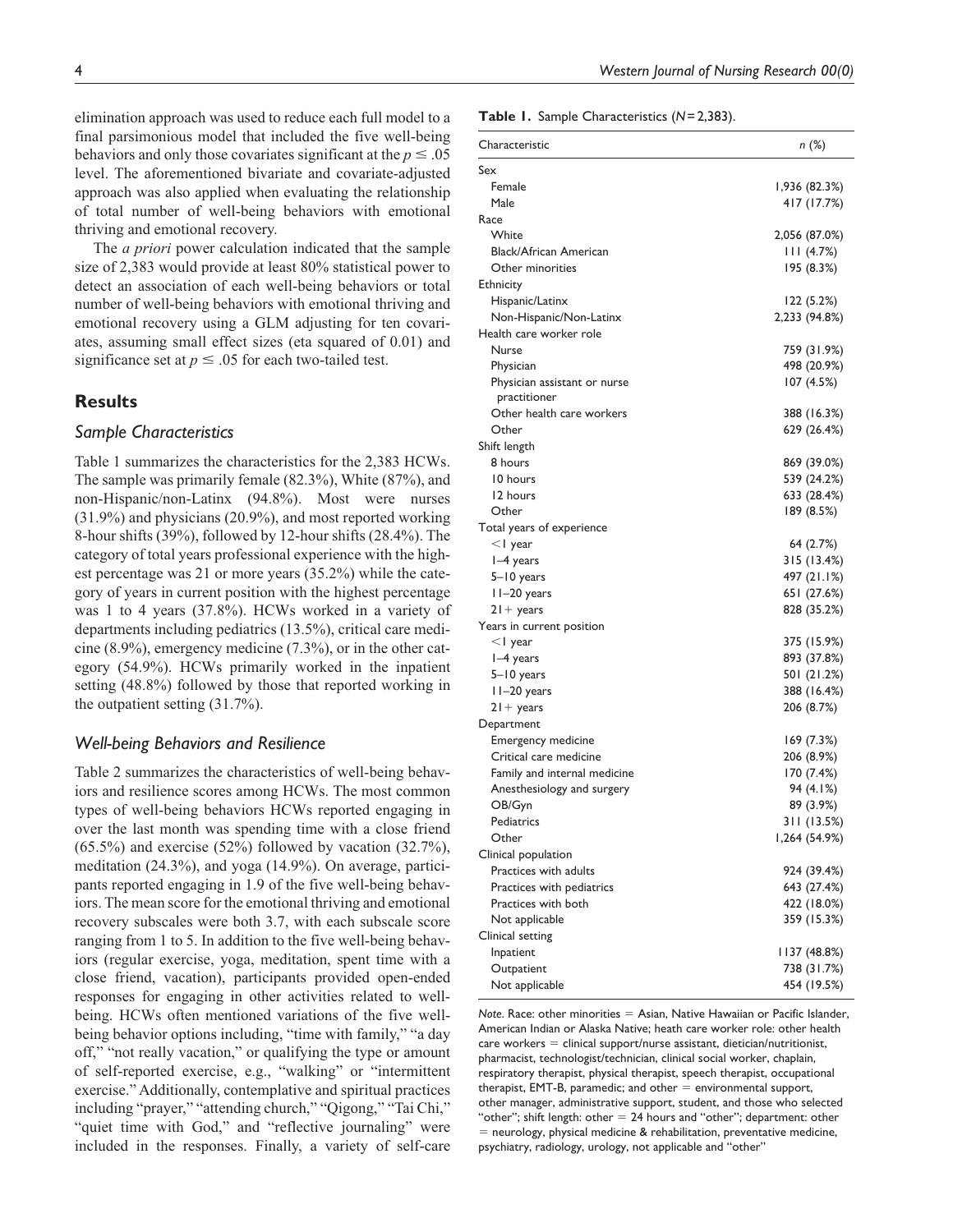| Characteristic                                 | N     | n     | ℅     | M   | <b>SD</b>        |
|------------------------------------------------|-------|-------|-------|-----|------------------|
| Well-being behaviors                           | 2.383 |       |       |     |                  |
| Exercise                                       |       | 1,239 | 52.0% |     |                  |
| Yoga                                           |       | 354   | 14.9% |     |                  |
| Meditation                                     |       | 579   | 24.3% |     |                  |
| Spending time with a friend                    |       | 1,560 | 65.5% |     |                  |
| Vacation                                       |       | 779   | 32.7% |     |                  |
| Well-being behaviors total<br>score            | 2,383 |       |       | 1.9 | $\overline{1.2}$ |
| Well-being items                               | 2,383 |       |       |     |                  |
| 0 Well-being behaviors                         |       | 251   | 10.5% |     |                  |
| I Well-being behaviors                         |       | 713   | 29.9% |     |                  |
| 2 Well-being behaviors                         |       | 714   | 30.0% |     |                  |
| 3 Well-being behaviors                         |       | 491   | 20.6% |     |                  |
| 4 Well-being behaviors                         |       | 173   | 7.3%  |     |                  |
| 5 Well-being behaviors                         |       | 41    | 1.7%  |     |                  |
| Resilience: Thriving Subscale<br>score (Q1-Q4) | 2,381 |       |       | 3.7 | 0.9              |
| Resilience: Recovery Subscale<br>score(Q5-Q8)  | 2,380 |       |       | 3.7 | 0.9              |
| Resilience: Likert Scale items                 |       |       |       |     |                  |
| Q1. Strengths                                  | 2,378 |       |       | 4.1 | IJ               |
| Q2. Thriving                                   | 2.365 |       |       | 3.4 | $\overline{1.2}$ |
| Q3. Meaningful                                 | 2,373 |       |       | 3.9 | IJ               |
| Q4. Looking forward                            | 2,372 |       |       | 3.3 | 1.2              |
| O5. Bounce back                                | 2,375 |       |       | 3.5 | 1.2              |
| Q6. Adapt                                      | 2.373 |       |       | 4.0 | 0.9              |
| Q7. Mood recovery                              | 2,376 |       |       | 3.7 | IJ               |
| O8. Positive outlook                           | 2,376 |       |       | 3.6 | IJ               |

|                          |  | Table 2. Well-being Behaviors and Resilience: Descriptive |
|--------------------------|--|-----------------------------------------------------------|
| Statistics $(N=2,383)$ . |  |                                                           |

*Note. M*=mean, *SD* = standard deviation.

activities such as "counseling," "alone time," and "getting a massage" or hobbies such as "gardening," "fishing," and "quilting" were provided.

The bivariate results in Table 3 indicate that each of the five types of well-being behaviors were significantly related to emotional thriving (all  $p \leq .0015$ ), with those who reported each behavior having significantly higher mean emotional thriving scores when compared to those who did not report the behavior. In contrast, three of the five well-being behaviors were significantly related to emotional recovery. Well-being behaviors associated with higher mean emotional recovery scores were exercise ( $p < .0001$ ), meditation ( $p = .0015$ ), and spending time with a close friend  $(p=.0008)$ . Engaging in more well-being behaviors was also significantly related to better emotional thriving and emotional recovery ( $p < .0001$ ).

## *Well-being Behaviors and Resilience: Multivariable Models*

The final parsimonious models are presented in Tables 4 and 5. These final models that included all well-being behaviors controlling for significant covariates indicated that each type of well-being behavior was significantly related to greater emotional thriving (all  $p \leq .0273$ ). Only two of the five behaviors (exercise and spent time with a close friend) were significantly associated with greater emotional recovery (both  $p \leq .0034$ ). Additionally, reported engagement in more well-being behaviors continued to be associated with better emotional thriving and emotional recovery ( $p < .0001$ ). For the statistically significant results, the partial eta squared values addressing clinical relevance indicated small effect sizes ( $\eta^2$  of 0.0018 to 0.0262).

The following sociodemographic and professional characteristics were significant covariates at the 0.05 level in one or more final models. Sex was a significant covariate in all final models, with females having significantly lower mean emotional thriving and emotional recovery scores than males. On average, White HCWs had both a significantly lower mean emotional recovery score than Black/African Americans and significantly lower mean emotional thriving and emotional recovery scores than other minorities (Asian, Native Hawaiian or Pacific Islander, American Indian, and Alaska Native). Black/ African Americans and other minorities did not differ on the resilience measures. HCW role was significantly associated with emotional recovery where physicians had lower mean emotional recovery scores than nurses and those in the other category that comprised students, other managers, environmental support, administrative support, and other.

HCWs with more years of professional experience tended to have significantly higher mean emotional thriving and emotional recovery scores compared to those with less experience. Specifically, those with 11–20 and 21 or more years of professional experience had significantly higher emotional thriving scores than those with 5–10 years' experience. HCWs with 21 or more years of experience had significantly greater emotional recovery scores than those with less experience. Those with 5–10 and 11– 20 years' experience had significantly greater emotional recovery scores than those with four or fewer years' experience. Results for years in current position differed from overall experience in that those with less than one year in their current position had significantly higher mean emotional thriving and emotional recovery scores than those with increasingly more years in current position. One exception was noted where those with the most time in their current position (21 or more years) did not differ significantly in emotional thriving levels from those with less than one year in their current position. Those with most time in their current position (21 or more years) also had significantly higher emotional thriving score than those with 5–10 years of experience. Finally, the covariate results showed that inpatient respondents did not differ significantly from those working in an outpatient setting for emotional thriving and emotional recovery.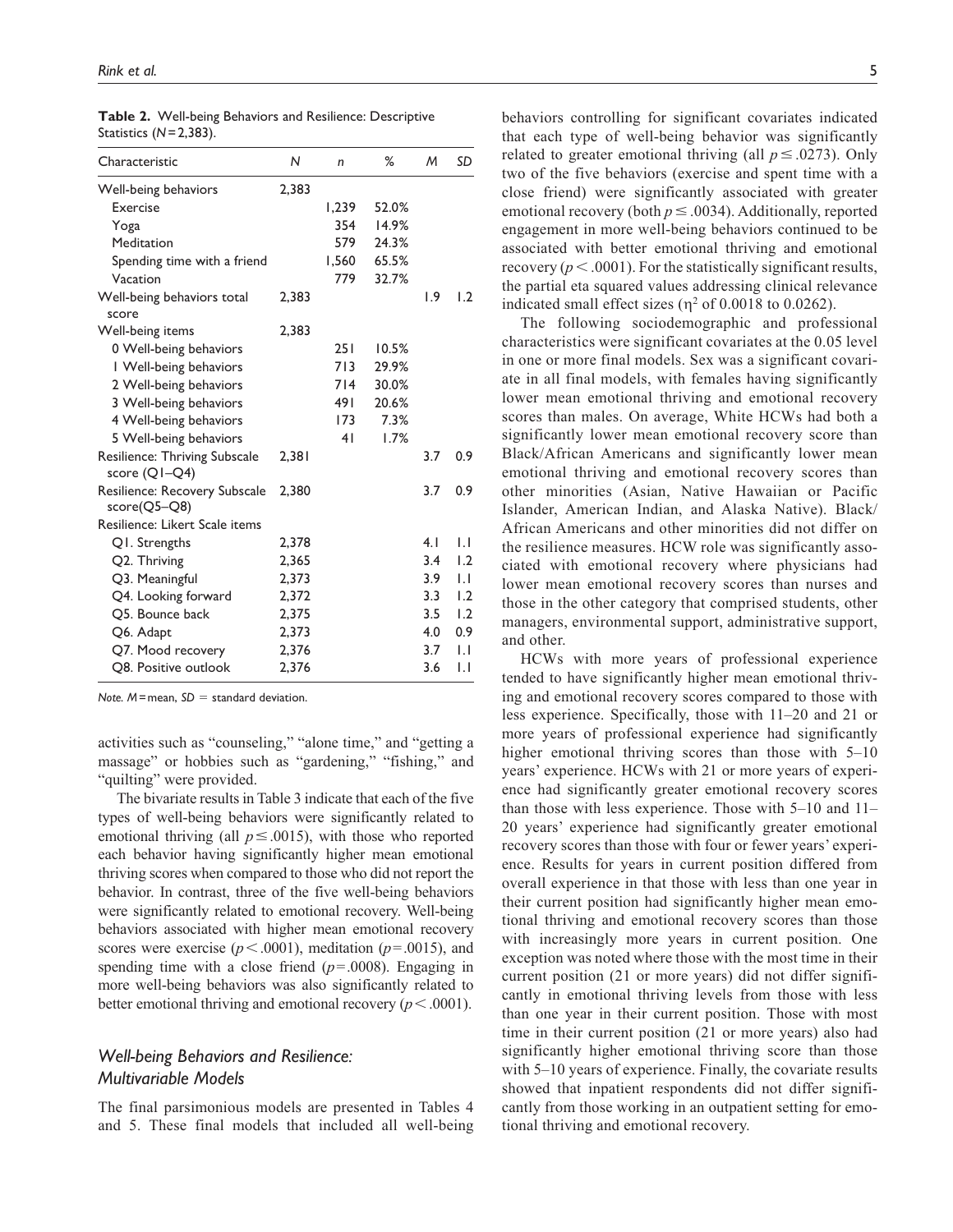| Factors:                             | Resilience:<br>Thriving | Resilience:<br>Thriving | Resilience:<br>Recovery | Resilience:<br>Recovery |
|--------------------------------------|-------------------------|-------------------------|-------------------------|-------------------------|
| Well-being Behavior                  | Mean $\pm$ SD           | p Value                 | Mean $\pm$ SD           | p Value                 |
| Exercise                             |                         | < .0001                 |                         | < .0001                 |
| No                                   | $3.6 \pm 0.9$           |                         | $3.6 \pm 0.9$           |                         |
| Yes                                  | $3.7 \pm 0.9$           |                         | $3.8 \pm 0.8$           |                         |
| Yoga                                 |                         | .0011                   |                         | .1461                   |
| No                                   | $3.6 \pm 0.9$           |                         | $3.7 \pm 0.9$           |                         |
| Yes                                  | $3.8 \pm 0.8$           |                         | $3.8 \pm 0.8$           |                         |
| Meditation                           |                         | < .0001                 |                         | .0015                   |
| No                                   | $3.6 \pm 0.9$           |                         | $3.7 \pm 0.9$           |                         |
| Yes                                  | $3.8 \pm 0.9$           |                         | $3.8 \pm 0.9$           |                         |
| Spending time with a<br>close friend |                         | < .0001                 |                         | .0008                   |
| No                                   | $3.5 \pm 0.9$           |                         | $3.6 \pm 0.9$           |                         |
| Yes                                  | $3.7 \pm 0.9$           |                         | $3.7 \pm 0.8$           |                         |
| Vacation                             |                         | .0015                   |                         | .0792                   |
| No                                   | $3.6 \pm 0.9$           |                         | $3.7 \pm 0.9$           |                         |
| Yes                                  | $3.8 \pm 0.9$           |                         | $3.7 \pm 0.9$           |                         |
| Well-being total score               |                         | < .0001                 |                         | < .0001                 |
| 0 Well-being behaviors               | $3.4 \pm 1.0$           |                         | $3.5 \pm 0.9$           |                         |
| I Well-being behaviors               | $3.6 \pm 0.9$           |                         | $3.7 \pm 0.9$           |                         |
| 2 Well-being behaviors               | $3.7 \pm 0.9$           |                         | $3.6 \pm 0.8$           |                         |
| 3 Well-being behaviors               | $3.9 \pm 0.8$           |                         | $3.8 \pm 0.8$           |                         |
| 4 Well-being behaviors               | $3.8 \pm 0.9$           |                         | $3.9 \pm 0.8$           |                         |
| 5 Well-being behaviors               | $4.2 \pm 0.7$           |                         | $4.0\,\pm\,0.8$         |                         |

**Table 3.** Bivariate Analysis: Relation between Well-being Behaviors and Resilience (*N*=2,383).

*Note. SD*=standard deviation; higher resilience scores represent greater resilience. *P* values from bivariate analysis using a general linear model approach.

**Table 4.** Individual Well-being Behaviors and Resilience: Final Analysis of Covariance Results.

| Resilience  |                               |                         |         | Partial  |                         |
|-------------|-------------------------------|-------------------------|---------|----------|-------------------------|
| Outcome     | <b>Explanatory Variables</b>  | $F_{\text{(df1, df2)}}$ | Þ       | $\eta^2$ | Partial $\eta^2$ 95% CI |
| Thriving    | Exercise                      | $7.82$ (1, 2268)        | .0052   | 0.0034   | 0.0003, 0.0098          |
| $(N=2,287)$ | Yoga                          | 4.88(1, 2268)           | .0273   | 0.0021   | 0.0000, 0.0075          |
|             | Meditation                    | $9.55_{(1, 2268)}$      | .0020   | 0.0042   | 0.0006, 0.0110          |
|             | Friend                        | $15.14_{(1, 2268)}$     | .0001   | 0.0066   | 0.0016, 0.0148          |
|             | Vacation                      | $6.99_{(1, 2268)}$      | .0083   | 0.0031   | 0.0002, 0.0092          |
|             | Sex                           | $4.86_{(1, 2268)}$      | .0276   | 0.0021   | 0.0000, 0.0075          |
|             | Race                          | $3.82_{(2, 2268)}$      | .0222   | 0.0034   | 0.0000, 0.0091          |
|             | Years professional experience | $2.88_{(4, 2268)}$      | .0217   | 0.0050   | 0.0001, 0.0108          |
|             | Years in current position     | $3.41_{(4, 2268)}$      | .0087   | 0.0060   | 0.0004, 0.0122          |
|             | Clinical setting              | $6.38_{(2, 2268)}$      | .0017   | 0.0056   | 0.0008, 0.0127          |
| Recovery    | Exercise                      | $20.34_{(1, 2261)}$     | < .0001 | 0.0089   | 0.0028, 0.0180          |
| $(N=2,284)$ | Yoga                          | $1.01_{(1, 2261)}$      | .3147   | 0.0004   | 0.0000, 0.0038          |
|             | Meditation                    | $2.86_{(1, 2261)}$      | .0911   | 0.0013   | 0.0000, 0.0058          |
|             | Friend                        | $8.58_{(1, 2261)}$      | .0034   | 0.0038   | 0.0004, 0.0104          |
|             | Vacation                      | $1.87_{(1, 2261)}$      | .1713   | 0.0008   | 0.0000, 0.0048          |
|             | Sex                           | $4.14_{(1, 2261)}$      | .0421   | 0.0018   | 0.0000, 0.0069          |
|             | Race                          | 13.80(2, 2261)          | < .0001 | 0.0121   | 0.0044, 0.0218          |
|             | Health care worker role       | $3.61_{(4, 2261)}$      | .0062   | 0.0063   | 0.0006, 0.0127          |
|             | Years professional experience | $9.59_{(4, 2261)}$      | < .0001 | 0.0167   | 0.0067, 0.0269          |
|             | Years in current position     | $4.28_{(4, 2261)}$      | .0019   | 0.0075   | 0.0011, 0.0145          |
|             | Clinical setting              | $3.72_{(2, 2261)}$      | .0243   | 0.0033   | 0.0000, 0.0090          |

*Note.*  $η^2$  = eta squared effect size: 0.01 = small, 0.06 = medium, 0.14 = large; CI = confidence interval; type III sum of squares reported.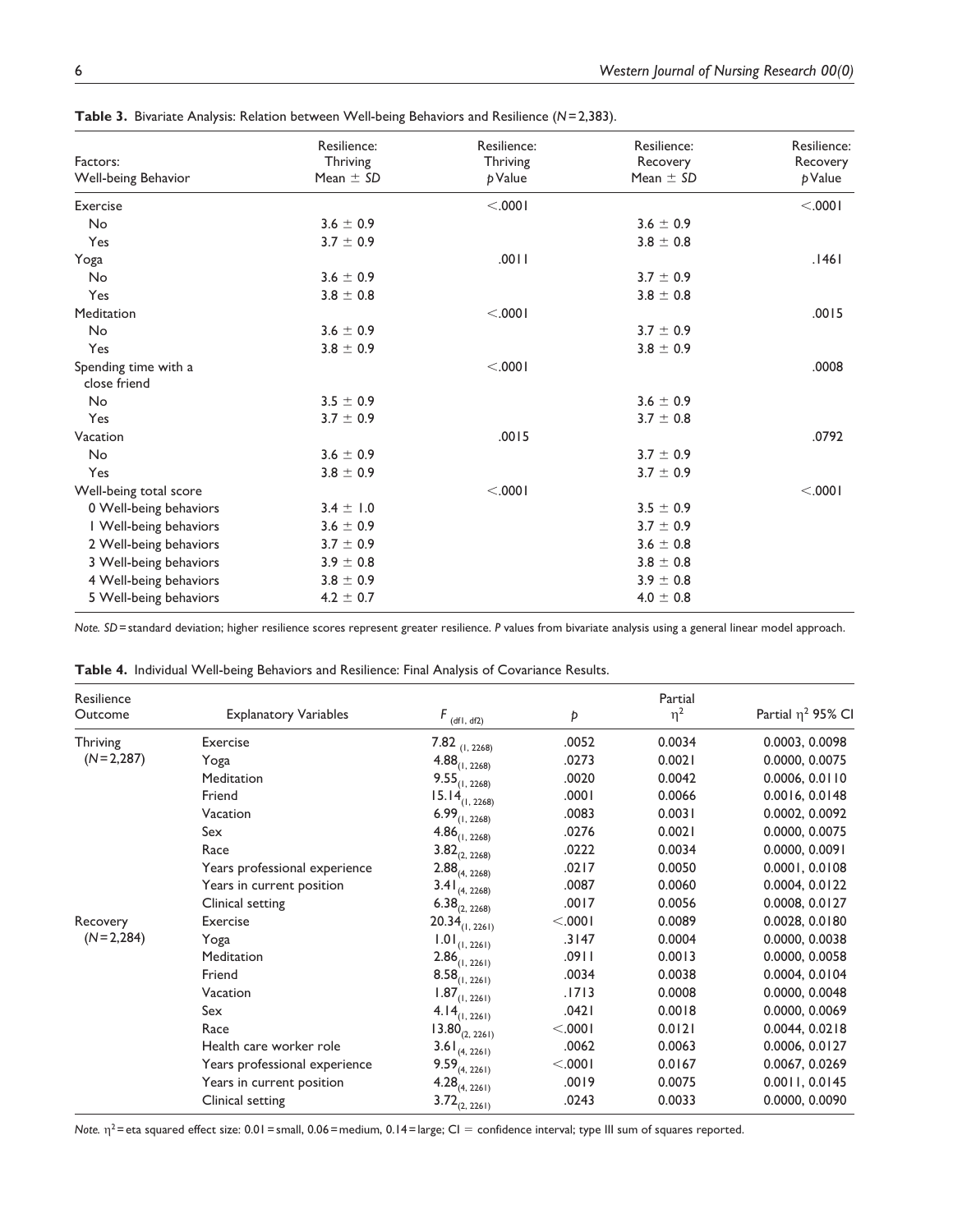| Resilience              |                                  |                            |         | Partial  | Partial $\eta^2$ 95% CI |
|-------------------------|----------------------------------|----------------------------|---------|----------|-------------------------|
| Outcome                 | <b>Explanatory Variables</b>     | $F_{\text{(df1, df2)}}$    | Þ       | $\eta^2$ |                         |
| Thriving<br>$(N=2,287)$ | Well-being total score           | $61.03_{(1, 2272)}$        | < .0001 | 0.0262   | 0.0147, 0.0402          |
|                         | Sex                              | $4.60_{(1, 2272)}$         | .0320   | 0.0020   | 0.0000, 0.0073          |
|                         | Race                             | $3.91_{(2, 2272)}$         | .0202   | 0.0034   | 0.0001, 0.0092          |
|                         | Years of professional experience | $2.80_{(4, 2272)}$         | .0248   | 0.0049   | 0.0000, 0.0105          |
|                         | Years in current position        | $3.52_{(4, 2272)}$         | .0071   | 0.0062   | 0.0005, 0.0125          |
|                         | Clinical setting                 | $6.44_{(2, 2272)}$         | .0016   | 0.0056   | 0.0009, 0.0128          |
| Recovery                | Well-being total score           | 40.16 <sub>(1, 2265)</sub> | < .0001 | 0.0174   | 0.0083, 0.0293          |
| $(N=2,284)$             | Sex                              | $5.00_{(1, 2265)}$         | .0254   | 0.0022   | 0.0000, 0.0077          |
|                         | Race                             | $13.99_{(2, 2265)}$        | < .0001 | 0.0122   | 0.0045, 0.0220          |
|                         | Health care worker role          | $3.58_{(4, 2265)}$         | .0065   | 0.0063   | 0.0005, 0.0127          |
|                         | Years of professional experience | $9.42_{(4, 2265)}$         | < .0001 | 0.0164   | 0.0065, 0.0265          |
|                         | Years in current position        | 4.16 <sub>(4, 2265)</sub>  | .0023   | 0.0073   | 0.0010, 0.0142          |
|                         | Clinical setting                 | $3.63_{(2, 2265)}$         | .0268   | 0.0032   | 0.0000, 0.0088          |

**Table 5.** Total Well-being Behaviors and Resilience: Final Analysis of Covariance Results.

*Note.*  $η^2$  = eta squared effect size: 0.01 = small, 0.06 = medium, 0.14 = large; CI = confidence interval; type III sum of squares reported.

## **Discussion**

Our findings showed all five well-being behaviors (exercise, yoga, meditation, time with a close friend, and vacation) were common and that more types of behaviors reported by HCWs were consistently associated with better emotional resilience. All well-being behaviors were significantly associated with emotional thriving, whereas only exercise and time with a close friend were related to emotional recovery. HCW role was significantly associated with emotional recovery where physicians had lower mean emotional recovery scores than nurses. In addition, HCW sex, race, and experience were associated with resilience.

Our findings were similar to other studies that assessed well-being behaviors. For instance, Shanafelt et al. (2012), reported that exercise, time with friends or family, and vacations were related with either lower burnout or higher quality of life among U.S. surgeons. Other studies have similarly reported on the benefits of exercise (Guo et al., 2018) and close relationships (Rippstein-Leuenberger et al., 2017) among HCWs as it relates to improving resilience or burnout. As exercise and time with a close friend are well-being behaviors that usually occur at an individual's own volition, these findings suggest that there might be particular strategies HCWs can engage in to promote their own emotional recovery. Alternatively, focusing on any of the five wellbeing behaviors investigated in this study, and optimally more than one, could also be a way to enhance emotional thriving. In contrast to other literature that suggests meditation was not beneficial as a well-being behavior (Lebensohn et al., 2013; Shanafelt et al., 2012), this study found that those who reported engaging in meditation over the last month were significantly related to higher emotional thriving. The difference in findings is possibly due to measuring the use of meditation among one type of HCW rather than

across a variety of HCW disciplines (Lebensohn et al., 2013; Shanafelt et al., 2012). Additionally, and similar to our study, the frequency and duration of a meditation practice was not measured (Lebensohn et al., 2013). Additional research is needed to determine how the frequency and duration of meditation practice relate to emotional thriving and emotional recovery.

We recognize that burnout and resilience are not simply opposites of one another given previous findings that those with burnout can also exhibit high resilience (West et al., 2020). However, the research on burnout and associated characteristics among HCWs is robust and worth examining as we assess our findings related to resilience. Similar to the burnout literature that shows HCW sex is related to burnout, with women reporting higher burnout (Shanafelt et al., 2016, 2019), the present study showed HCW sex is related to resilience. We found that women reported significantly lower emotional thriving and emotional recovery scores than men. Our findings also contribute to the literature by showing HCW race is related to resilience with Black HCWs reporting higher emotional thriving and emotional recovery scores compared to White HCWs. These findings are similar to the burnout literature that shows Black HCWs have lower burnout (Dyrbye et al., 2007; Maslach, 1982/2003). Cohesion among family and friends in the black community and the adversities and challenges minorities experience compared to their White counterparts may partially explain this finding (Dyrbye et al., 2007). However, the relationship between the quality and quantity of time spent with friends or family and their relationship with resilience are unclear.

Research demonstrates that a higher percentage of physicians report burnout (44%) (Shanafelt et al., 2019) than do nurses (35%) (Dyrbye et al., 2019). When comparing physicians and nurses in the same sample, the present study showed physicians reported significantly lower emotional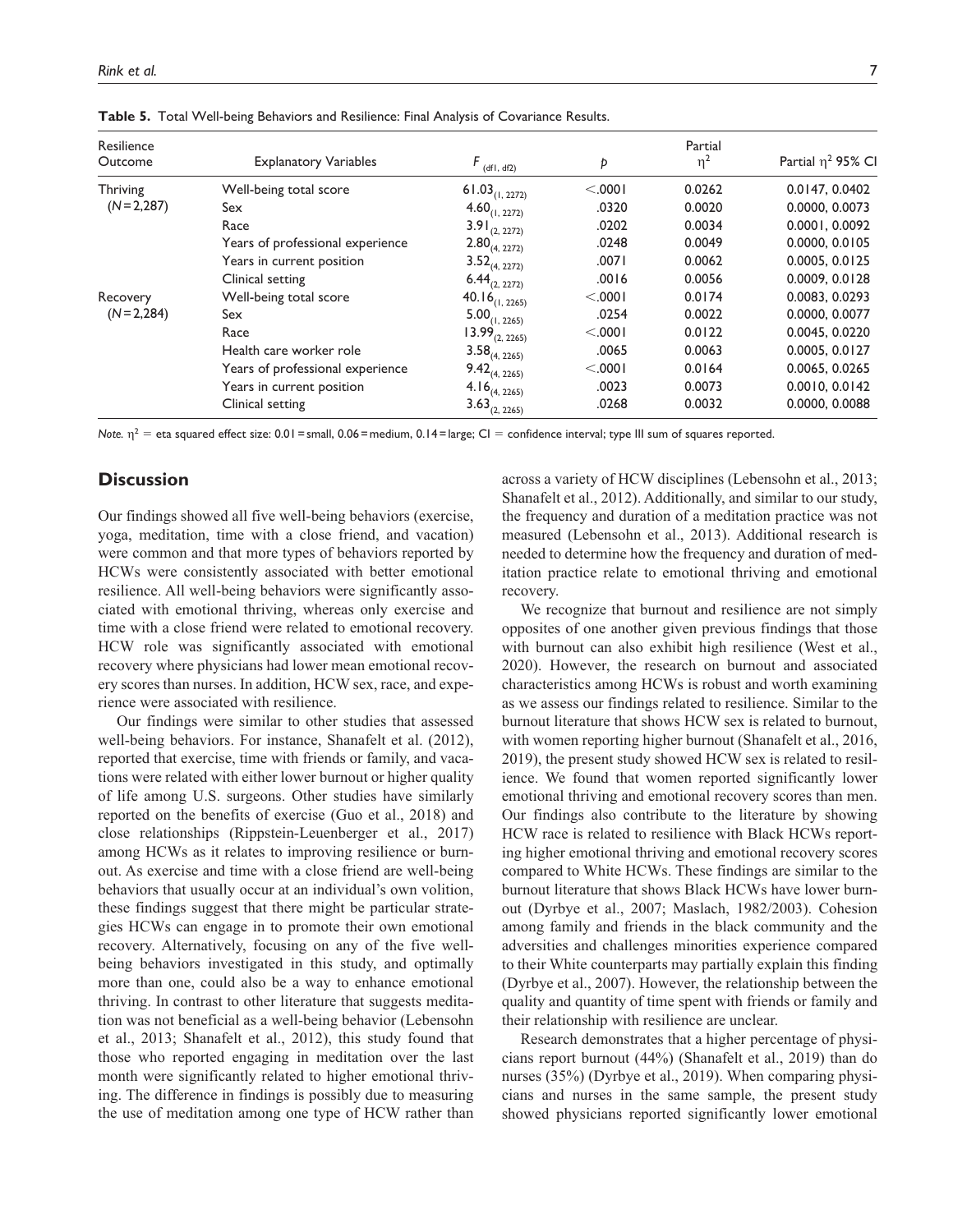recovery scores than nurses. This finding warrants further investigation to ascertain what factors are driving physicians' lower reported emotional recovery scores in comparison to nursing colleagues. Future research should also assess the implications for nurses who work with physicians who have lower emotional recovery. Evidence has shown that HCWs reporting personal burnout is related to also reporting their colleagues as burned out (Schwartz et al., 2019; Sexton et al., 2018) thus calling to question the level of contagion that exists with burnout among HCWs working in an interprofessional environment. (Schwartz et al., 2019). Understanding how lower and alternatively high levels of resilience may similarly translate across nurses and other members of the interprofessional team in the HCW environment is needed.

Similar to the burnout literature where physicians had higher burnout scores in their middle career years (Dyrbye et al., 2013), HCWs in our sample reported higher emotional thriving scores later in their career (11–20 years and 21 or more years of professional experience) compared to the 5–10-year range. However, having <1 year in current position was associated with higher emotional thriving scores than all other years with exception to those with 21 or more years and higher emotional recovery scores than all other years. This unique finding suggests that HCWs enter their position with a full tank of emotional thriving and emotional recovery and within one-year scores begin to significantly drop. Thus, it is not surprising that a report on nurse retention and staffing found nearly half of nurses who left their position in 2019 had less than two years of experience (Nursing Solutions, Inc., 2020). Similarly, a little more than half of all health care employees with less than two years' experience reported leaving their position (Nursing Solutions, Inc., 2020).

Our effect sizes ranging from  $\eta^2$  of 0.0018 to 0.0262 can be referenced with Cohen's standard of small (0.01), medium (0.06), and large (0.14) effect sizes (Cohen, 1969, as cited in Richardson, 2011). Although statistically significant relationships between well-being behaviors and resilience were demonstrated, small effects were found. These small effect sizes were viewed as clinically meaningful, particularly as we consider individual level strategies to be only one part of enhancing resilience (e.g., system level strategies being another important component to supporting resilience).

While many recent studies report on particular HCW well-being behaviors in relation to resilience or burnout (Adair et al., 2020a; Alexander et al., 2015; Gauthier et al., 2015; Goodman & Schorling, 2012; Guo et al., 2018; Mealer et al., 2014; Muir & Keim-Malpass, 2020; Oskrochi et al., 2016; Shanafelt et al., 2005, 2012; Thompson et al., 2016; van der Riet et al., 2018; Wang et al., 2018; West et al., 2016; Yang et al., 2018), limited research has been conducted on the association between the total number of wellbeing behaviors and resilience among HCWs. This study

contributes to the literature by providing evidence that engaging in more well-being behaviors is associated with increased emotional thriving and emotional recovery, which are domains of resilience. Given that resilience is considered to be something that all have access to and can be enhanced (APA, 2020), this new knowledge could be used to inform development of interventions designed to increase HCW resilience as a strategy to alleviate burnout. Future research could assess the effectiveness of HCWs enhancing their current well-being practices, rather than adding new unfamiliar practices (Rehder et al., in press). For instance, in HCWs who already engage in exercise, meditation, or spending time with friends, studies could assess the effects on increasing time or intensity spent on existing well-being practices as it relates to resilience. Given the concept of job demands, including high workloads among HCWs (NASEM, 2019), it may be more prudent to strengthen existing practices rather than adding new practices to an already demanding workload, work hours, particularly for nurses working 12-hour shifts, and in the setting of already strained health care organization budgets. Interventions of this nature are especially needed nationwide due to reported high levels of depression, anxiety, and distress among HCWs during the COVID-19 response (Lai et al., 2020). The NAM, leading organization for the Action Collaborative on Clinician Wellbeing and Resilience, describes HCWs current experience with already high rates of burnout rate as "a surge of physical and emotional harm that amounts to a parallel pandemic" (Dzau et al., 2020, p. 1). Importantly, leaders of the NAM collaborative recommend that health care organizations infuse resources into existing well-being programs as an immediate top priority (Dzau et al., 2020). Existing programs that focus on these well-being behaviors could get more value through increased emotional thriving and emotional recovery.

Given these findings, health care organizations may wish to consider implementing strategies to promote particular types of well-being behaviors in the work environment with the goal of improving resilience. More specifically, organizations could integrate "bite-sized" well-being practices, ideally more than one, into existing work tasks to encourage HCWs to engage in well-being behaviors in a way that feasibly fits with their busy work life (Adair et al., 2020a). For instance, writing a gratitude letter (Adair et al., 2020b), teaching HCWs to engage in moments of mindfulness before the start of a meeting or huddle, walking meetings, and competitions designed to increase physical activity at work are a few ways to encourage well-being activities while acknowledging that busy HCWs do not need "one more thing" added on top of their busy work lives. Additionally, national organizations such as the American Nurses Association have new well-being initiatives with online tools supporting social connection and goal setting for well-being activities such as exercise and mindfulness (American Nurses Association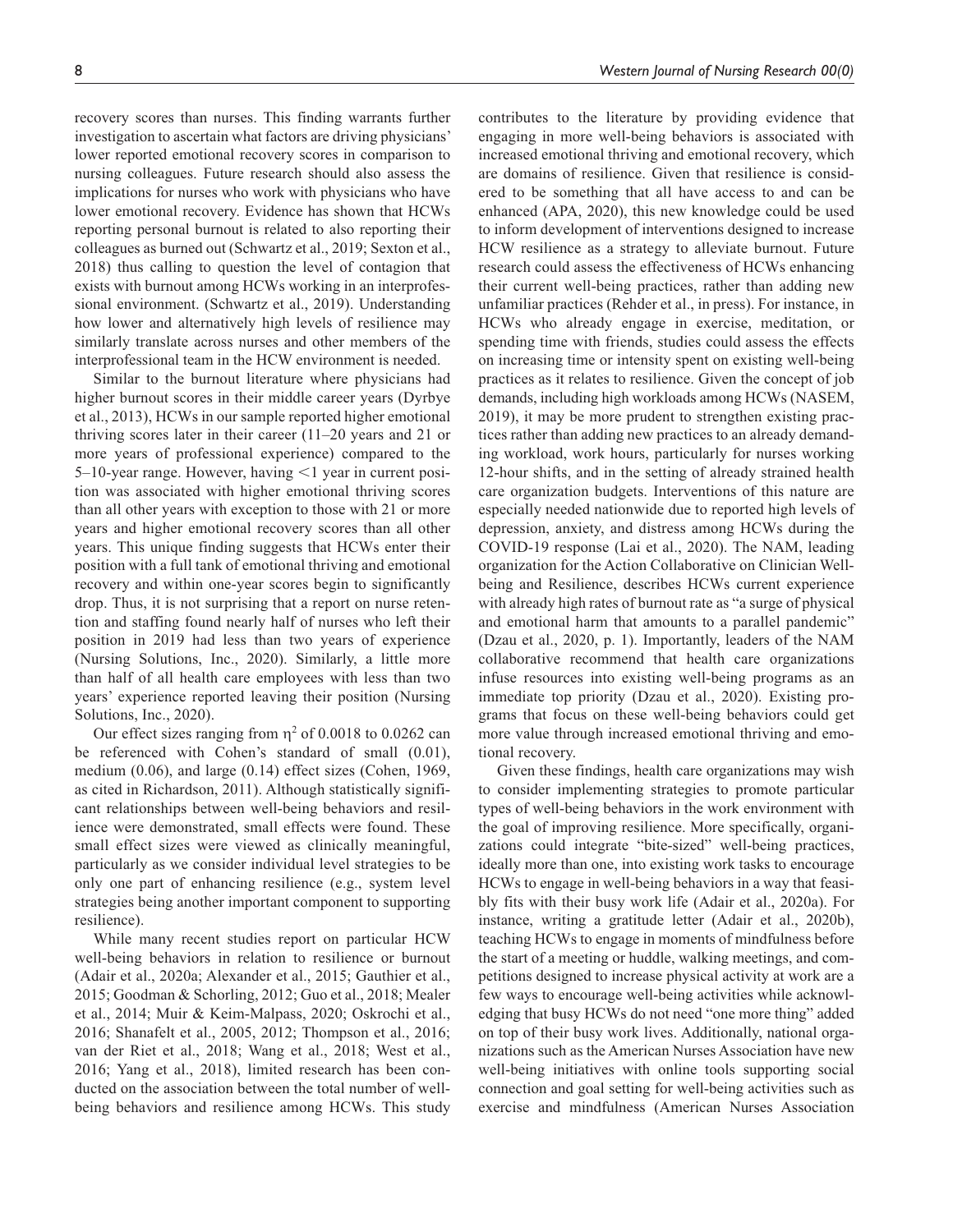Enterprise, 2020). Similarly, the NAM provides practical strategies to support well-being behaviors that relate to our findings such as taking breaks, when feasible, to exercise and engage in breathing practices that are akin to meditation and connecting with others for social support (NAM, 2020). Some units have established a social committee, driven by the HCWs themselves, to plan social events both inside and outside of the workplace.As findings showed resilience varied by HCW sex, race, role, and experience, interventions may need to be tailored to address the unique characteristics of participants. Finally, educators could incorporate information on engaging in well-being behaviors in prelicensure HCW curriculums and in continuing education in clinical settings (Chappel et al., 2018). Integrating ways to promote resilience is important as HCWs navigate the stress of caring for patients, particularly during the Covid-19 pandemic.

Strengths of this study include a large sample size, robust set of covariates, use of a multivariable approach in assessing resilience, and a brief resilience metric that is responsive to interventions. Another strength of this study was the inclusion of different shift lengths; however, most of our sample reported working 8 hours followed by 12 hours. While longer shifts (12 hours or greater) have been linked to burnout in hospital nurses (Dall'Ora et al., 2015), less is known about various shift lengths and work settings with resilience. Relatedly, the sample included all HCWs with resilience data who completed the baseline survey which allowed us to look broadly across HCWs, including those who reported working in the inpatient setting, outpatient setting, and those that selected not-applicable. We felt that broadly looking across all HCWs, inclusive of various work hours and work settings was an important first step in assessing well-being behaviors and resilience. However, this study is not without limitations. First, the correlational design limits our ability to make causal inferences between well-being behaviors and resilience. Nevertheless, our findings provide foundational knowledge on the relationship between well-being behaviors and resilience. We also assessed well-being behaviors based on reports of whether the HCW had engaged in them over the last month. We have no way of knowing the frequency and duration of engaging in these behaviors, as research has demonstrated a dosing effect in terms of outcomes being enhanced with more meditation practice as an example (Goleman & Davidson, 2017). Understanding the amount of time engaged in well-being behaviors may also elucidate the small effect sizes in our sample. Despite this limitation, understanding the well-being behaviors that HCWs have reported in the last month was sufficient in providing foundational knowledge, conveying a significant relationship with well-being behaviors and emotional thriving and emotional recovery.

Future research should focus on refining and validating brief well-being interventions for HCWs with an assessment on effects of the intervention on resilience levels and patient

outcomes. Research should explore optimal dosing of wellbeing behaviors, and also assess why different groups of HCWs are experiencing varying levels of resilience. This knowledge can inform institutions in modifying work environments and policies to prevent and reduce burnout in HCWs, including in vulnerable groups. Additionally, while research has demonstrated that those with high resilience have lower levels of burnout (Adair et al., 2020a; Guo et al., 2018); recent evidence has also found that physicians with top resilience scores also report burnout (West et al., 2020). It is unknown whether this relationship also occurs in nurses. Future research should assess the various ways in which resilience and burnout occur with one another for nurses. This information will inform possible interventions designed to prevent burnout or enhance resilience.

Engaging in particular well-being behaviors and increasing the total number of behaviors is a promising strategy for increasing resilience. Given the high levels of HCW burnout (Dyrbye et al., 2019; Shanafelt et al., 2019) and current pandemic, well-being strategies to enhance resilience are important for further exploration.

#### **Declaration of Conflicting Interests**

The authors declared no potential conflicts of interest with respect to the research, authorship, and/or publication of this article.

#### **Funding**

The authors disclosed receipt of the following financial support for the research, authorship, and/or publication of this article: The WISER study was supported by NIH/NICHD Grant number R01 HD084679-01(PI, Jochen Profit & J. Bryan Sexton).

#### **ORCID iDs**

Lesley C. Rink D <https://orcid.org/0000-0003-1405-6411> Tolu O. Oyesanya **iD** <https://orcid.org/0000-0001-8821-4510>

## **References**

- Adair, K. C., Kennedy, L. A., & Sexton, J. B. (2020a). Three good tools: Positively reflecting backwards and forwards is associated with robust improvements in well-being across three distinct interventions. *The Journal of Positive Psychology*, *15*(5), 613–622.<https://doi.org/10.1080/17439760.2020.1789707>
- Adair, K. C., Rodriguez-Homs, L. G., Masoud, S., Mosca, P. J., & Sexton, J. B. (2020b). Gratitude at work: Prospective cohort study of a web-based, single-exposure well-being intervention for health care workers. *Journal of Medical Internet Research*, *22*(5), e15562.<https://doi.org/10.2196/15562>
- Aiken, L. H., Clarke, S. P., Sloane, D. M., Sochalski, J., & Silber, J. H. (2002). Hospital nurse staffing and patient mortality, nurse burnout, and job dissatisfaction. *JAMA*, *288*(16), 1987–1993. <https://doi.org/10.1001/jama.288.16.1987>
- Alexander, G. K., Rollins, K., Walker, D., Wong, L., & Pennings, J. (2015). Yoga for self-care and burnout prevention among nurses. *Workplace Health & Safety*, *63*(10), 462–470. [https://](https://doi.org/10.1177/2165079915596102) [doi.org/10.1177/2165079915596102](https://doi.org/10.1177/2165079915596102)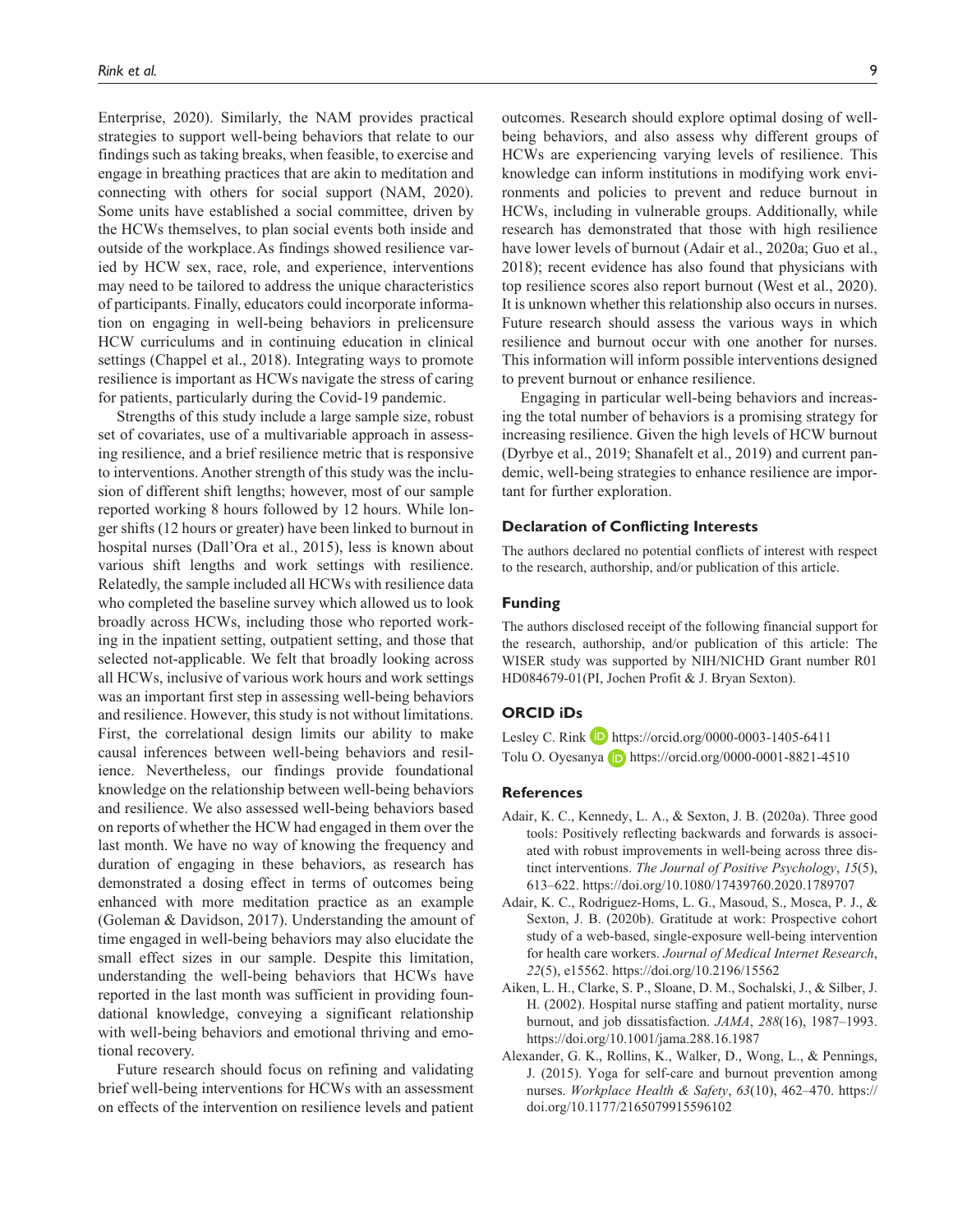- American Nurses Association Enterprise. (2020). *Free tools to support the mental health and resilience of all nurses*. Retrieved June 19, 2020, from [https://www.nursingworld.org/practice](https://www.nursingworld.org/practice-policy/work-environment/health-safety/disaster-preparedness/coronavirus/what-you-need-to-know/the-well-being-initiative/)[policy/work-environment/health-safety/disaster-preparedness/](https://www.nursingworld.org/practice-policy/work-environment/health-safety/disaster-preparedness/coronavirus/what-you-need-to-know/the-well-being-initiative/) [coronavirus/what-you-need-to-know/the-well-being-initiative/](https://www.nursingworld.org/practice-policy/work-environment/health-safety/disaster-preparedness/coronavirus/what-you-need-to-know/the-well-being-initiative/)
- American Psychological Association. (2020). *Building your resilience*. Retrieved May 6, 2020, from [https://www.apa.org/top](https://www.apa.org/topics/resilience)[ics/resilience](https://www.apa.org/topics/resilience)
- Balme, E., Gerada, C., & Page, L. (2015). Doctors need to be supported, not trained in resilience. *British Medical Journal*, *351*, h4709.<https://doi.org/10.1136/bmj.h4709>
- Chappel, K., Holmboe, E., & Wall, J. R. (2018). The role of health care profession accreditors in promoting health and well-being across the learning continuum. *National Academy of Medicine*. <https://doi.org/10.31478/201811a>
- Cimiotti, J. P., Aiken, L. H., Sloane, D. M., & Wu, E. S. (2012). Nurse staffing, burnout, and health care-associated infection. *American Journal of Infection Control*, *40*(6), 486–490. [https://](https://doi.org/10.1016/j.ajic.2012.02.029) [doi.org/10.1016/j.ajic.2012.02.029](https://doi.org/10.1016/j.ajic.2012.02.029)
- Cleary, M., Kornhaber, R., Thapa, D. K., West, S., & Visentin, D. (2018). The effectiveness of interventions to improve resilience among health professionals: A systematic review. *Nurse Education Today*, *71*, 247–263.<https://doi.org/10.1016/j.nedt.2018.10.002>
- Connor, K. M., & Davidson, J. R. T. (2003). Development of a new resilience scale: The Connor-Davidson resilience scale (CD-RISC). *Depression and Anxiety*, *18*(2), 76–82. [https://doi.](https://doi.org/10.1002/da.10113) [org/10.1002/da.10113](https://doi.org/10.1002/da.10113)
- Dall'Ora, C., Griffiths, P., Ball, J., Simon, M., & Aiken, L. H. (2015). Association of 12 h shifts and nurses' job satisfaction, burnout and intention to leave: Findings from a cross-sectional study of 12 European countries. *BMJ Open*, *5*(9), e008331. <https://doi.org/10.1136/bmjopen-2015-008331>
- Dyrbye, L. N., Shanafelt, T. D., Johnson, P. O., Johnson, L. A., Satele, D., & West, C. P. (2019). A cross-sectional study exploring the relationship between burnout, absenteeism, and job performance among American nurses. *BMC Nursing*, *18*(1), 1–8. <https://doi.org/10.1186/s12912-019-0382-7>
- Dyrbye, L. N., Shanafelt, T. D., Sinsky, C. A., Cipriano, P. F., Bhatt, J., Ommaya, A., West, C. P., & Meyers, D. (2017). Burnout among health care professionals: A call to explore and address this underrecognized threat to safe, high-quality care. *NAM Perspectives*. Discussion Paper, National Academy of Medicine.<https://doi.org/10.31478/201707b>
- Dyrbye, L. N., Thomas, M. R., Eacker, A., Harper, W., Massie, F. S., Jr., Power, D. V., Huschka, M., Novotny, P. J., Sloan, J. A., & Shanafelt, T. D. (2007). Race, ethnicity, and medical student well-being in the United States. *Archives of Internal Medicine*, *167*(19), 2103–2109. [https://doi.org/10.1001/](https://doi.org/10.1001/archinte.167.19.2103) [archinte.167.19.2103](https://doi.org/10.1001/archinte.167.19.2103)
- Dyrbye, L. N., Varkey, P., Boone, S. L., Satele, D. V., Sloan, J. A., & Shanafelt, T. D. (2013). Physician satisfaction and burnout at different career stages. *Mayo Clinic Proceedings*, *88*(12), 1358–1367.<https://doi.org/10.1016/j.mayocp.2013.07.016>
- Dzau, V. J., Kirch, D., & Nasca, T. (2020). Preventing a parallel pandemic—A national strategy to protect clinicians' wellbeing. *The New England Journal of Medicine*, *383*(6), 513– 515.<https://doi.org/10.1056/NEJMp2011027>
- Gauthier, T., Meyer, R. M., Grefe, D., & Gold, J. I. (2015). An on-the-job mindfulness-based intervention for pediatric ICU

nurses: A pilot. *Journal of Pediatric Nursing*, *30*(2), 402–409. <https://doi.org/10.1016/j.pedn.2014.10.005>

- Goodman, M. J., & Schorling, J. B. (2012). A mindfulness course decreases burnout and improves well-being among healthcare providers. *International Journal of Psychiatry in Medicine*, *43*(2), 119–128.<https://doi.org/10.2190/PM.43.2.b>
- Goleman, D., & Davidson, R. J. (2017). *Altered traits: Science reveals how meditation changes your mind, brain, and body*. Avery.
- Guo, Y. F., Luo, Y. H., Lam, L., Cross, W., Plummer, V., & Zhang, J. P. (2018). Burnout and its association with resilience in nurses: A cross-sectional study. *Journal of Clinical Nursing*, *27*(1–2), 441–449.<https://doi.org/10.1111/jocn.13952>
- Jackson, D., Firtko, A., & Edenborough, M. (2007). Personal resilience as a strategy for surviving and thriving in the face of workplace adversity: A literature review. *Journal of Advanced Nursing*, *60*(1), 1–9. [https://doi.org/10.1111/j.1365-](https://doi.org/10.1111/j.1365-2648.2007.04412.x) [2648.2007.04412.x](https://doi.org/10.1111/j.1365-2648.2007.04412.x)
- Joyce, S., Shand, F., Tighe, J., Laurent, S. J., Bryant, R. A., & Harvey, S. B. (2018). Road to resilience: A systematic review and meta-analysis of resilience training programmes and interventions. *BMJ Open*, *8*(6), e017858. [https://doi.org/10.1136/](https://doi.org/10.1136/bmjopen-2017-017858) [bmjopen-2017-017858](https://doi.org/10.1136/bmjopen-2017-017858)
- Lai, J., Ma, S., Wang, Y., Cai, Z., Hu, J., Wei, N., Wu, J., Du, H., Chen, T., Li, R., Tan, H., Kang, L., Yao, L., Huang, M., Wang, H., Wang, G., Liu, Z., & Hu, S. (2020). Factors associated with mental health outcomes among health care workers exposed to Coronavirus Disease 2019. *JAMA Network Open*, *3*(3), e203976. <https://doi.org/10.1001/jamanetworkopen.2020.3976>
- Lebensohn, P., Dodds, S., Benn, R., Brooks, A. J., Birch, M., Cook, P., Schneider, C., Sroka, S., Waxman, D., & Maizes, V. (2013). Resident wellness behaviors: Relationship to stress, depression, and burnout. *Family Medicine*, *45*(8), 541–549.
- Maslach, C. (2003). *Burnout, the cost of caring*. Malor Books. (Original work published 1982).
- Matheson, C., Robertson, H. D., Elliott, A. M., Iversen, L., & Murchie, P. (2016). Resilience of primary healthcare professionals working in challenging environments: A focus group study. *British Journal of General Practice*, *66*(648), e507–e515.<https://doi.org/10.3399/bjgp16X685285>
- McHugh, M. D., Kutney-Lee, A., Cimiotti, J. P., Sloane, D. M., & Aiken, L. H. (2011). Nurses' widespread job dissatisfaction, burnout, and frustration with health benefits signal problems for patient care. *Health Affairs*, *30*(2), 202–210. [https://doi.](https://doi.org/10.1377/hlthaff.2010.0100) [org/10.1377/hlthaff.2010.0100](https://doi.org/10.1377/hlthaff.2010.0100)
- Mealer, M., Conrad, D., Evans, J., Jooste, K., Solyntjes, J., Rothbaum, B., & Moss, M. (2014). Feasibility and acceptability of a resilience training program for intensive care unit nurses. *American Journal of Critical Care*, *23*(6), e97–e105. <https://doi.org/10.4037/ajcc2014747>
- Melnyk, B. M., Orsolini, L., Tan, A., Arslanian-Engoren, C., Melkus, G. D., Dunbar-Jacob, J., Rice, V. H., Millan, A., Dunbar, S. B., Braun, L. T., Wilbur, J., Chyun, D. A., Gawlik, K., & Lewis, L. M. (2018). A national study links nurses' physical and mental health to medical errors and perceived worksite wellness. *Journal of Occupational and Environmental Medicine*, *60*(2), 126–131. <https://doi.org/10.1097/JOM.0000000000001198>
- Muir, K. J., & Keim-Malpass, J. (2020). The emergency resiliency initiative: A pilot mindfulness intervention program.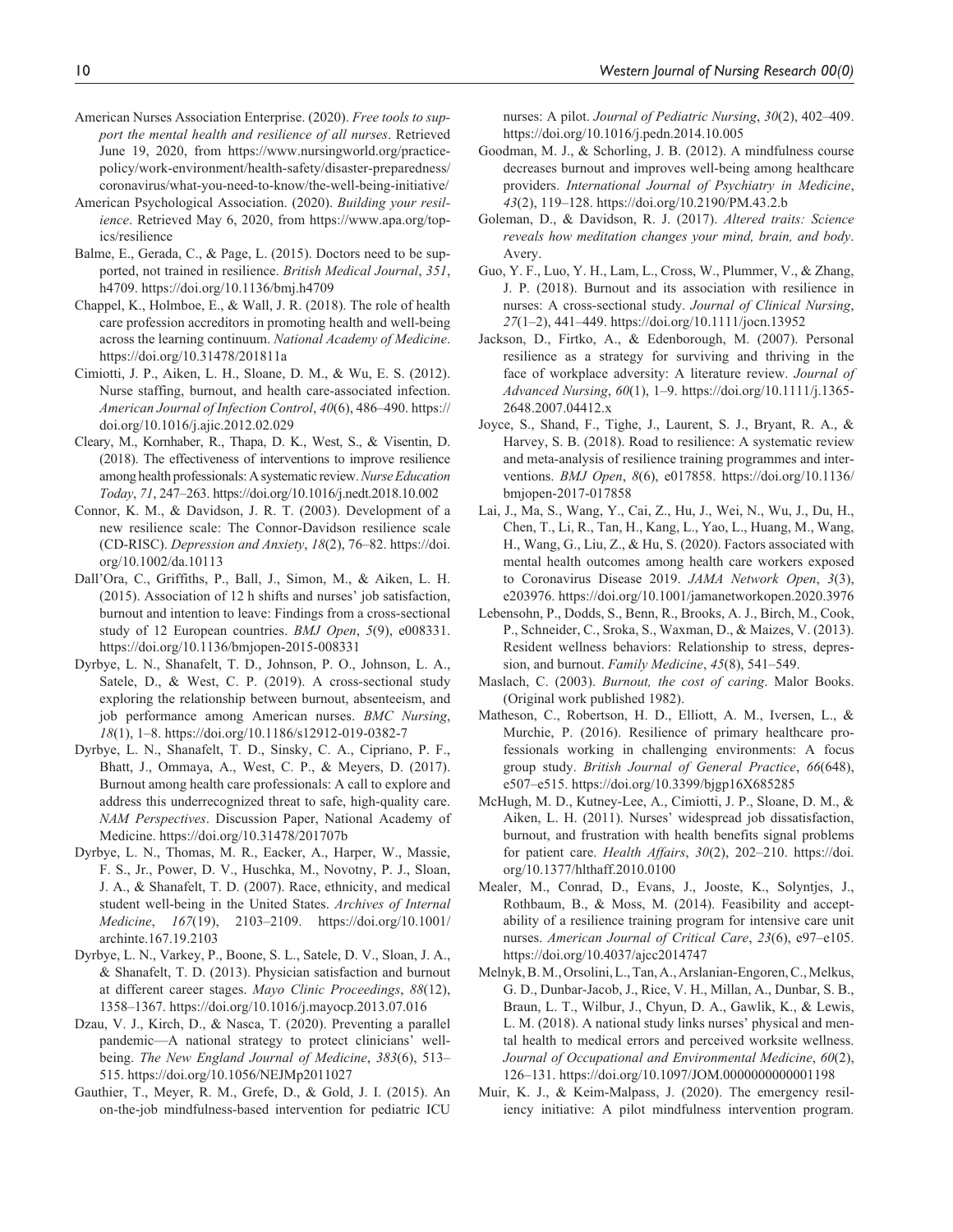*Journal of Holistic Nursing*, *38*(2), 205–220. [https://doi.](https://doi.org/10.1177/0898010119874971) [org/10.1177/0898010119874971](https://doi.org/10.1177/0898010119874971)

- National Academy of Medicine. (2020). *Strategies to support the health and well-being of clinicians during the COVID-19 outbreak*. Retrieved June 19, 2020, from [https://nam.edu/](https://nam.edu/initiatives/clinician-resilience-and-well-being/clinician-well-being-strategies-during-covid-19/) [initiatives/clinician-resilience-and-well-being/clinician-well](https://nam.edu/initiatives/clinician-resilience-and-well-being/clinician-well-being-strategies-during-covid-19/)[being-strategies-during-covid-19/](https://nam.edu/initiatives/clinician-resilience-and-well-being/clinician-well-being-strategies-during-covid-19/)
- National Academies of Sciences, Engineering, and Medicine. (2019). *Taking action against clinician burnout: A systems approach to professional well-being*. The National Academies Press.<https://doi.org/10.17226/25521>
- Nursing Solutions, Inc. (2020). *2020 NSI national health care retention & RN staffing report*. [https://www.nsinursingsolu](https://www.nsinursingsolutions.com/Documents/Library/NSI_National_Health_Care_Retention_Report.pdf)[tions.com/Documents/Library/NSI\\_National\\_Health\\_Care\\_](https://www.nsinursingsolutions.com/Documents/Library/NSI_National_Health_Care_Retention_Report.pdf) [Retention\\_Report.pdf](https://www.nsinursingsolutions.com/Documents/Library/NSI_National_Health_Care_Retention_Report.pdf)
- O'Dougherty-Wright, M., Masten, A. S., & Narayan, A. J. (2013). Resilience processes in development: Four waves of research on positive adaptation in the context of adversity. In S. Goldstein & R. B. Brooks (Eds.), *Handbook of resilience in children* (pp. 15–37). Elsevier. [https://doi.org/10.1007/978-1-](https://doi.org/10.1007/978-1-4614-3661-4_2) [4614-3661-4\\_2](https://doi.org/10.1007/978-1-4614-3661-4_2)
- Oskrochi, Y., Maruthappu, M., Henriksson, M., Davies, A. H., & Shalhoub, J. (2016). Beyond the body: A systematic review of the nonphysical effects of a surgical career. *Surgery*, *159*(2), 650–664. <https://doi.org/10.1016/j.surg.2015.08.017>
- Rehder, K., Adair, K. C., & Sexton, J. B. (in press). The science of healthcare worker burnout: Assessing and improving healthcare worker well-being. *Archives of Pathology & Laboratory Medicine*.
- Richardson, J. T. E. (2011). Eta squared and partial eta squared as measures of effect size in educational research. *Educational Research Review*, *6*(2), 135–147. [https://doi.org/10.1016/j.](https://doi.org/10.1016/j.edurev.2010.12.001) [edurev.2010.12.001](https://doi.org/10.1016/j.edurev.2010.12.001)
- Rippstein-Leuenberger, K., Mauthner, O., Sexton, J. B., & Schwendimann, R. (2017). A qualitative analysis of the Three Good Things intervention in HCWs. *BMJ Open*, *7*(5), e015826. <https://doi.org/10.1136/bmjopen-2017-015826>
- Rushton, C. H., & Pappas, S. (2020). Systems to address burnout and support well-being: Implications for intensive care unit nurses. *AACN Advanced Critical Care*, *31*(2), 141–145. [https://](https://doi.org/10.4037/aacnacc2020771) [doi.org/10.4037/aacnacc2020771](https://doi.org/10.4037/aacnacc2020771)
- SAS Institute, Inc. (2015). *SAS 9.4.2* [Computer software]. [https://](https://support.sas.com/en/software/enterprise-guide-support.html) [support.sas.com/en/software/enterprise-guide-support.html](https://support.sas.com/en/software/enterprise-guide-support.html)
- Schwartz, S. P., Adair, K. C., Bae, J., Rehder, K. J., Shanafelt, T. D., Profit, J., & Sexton, J. B. (2019). Work-life balance behaviours cluster in work settings and relate to burnout and safety culture: A cross-sectional survey analysis. *BMJ Quality & Safety*, *28*(2), 142–150. [https://doi.org/10.1136/](https://doi.org/10.1136/bmjqs-2018-007933) [bmjqs-2018-007933](https://doi.org/10.1136/bmjqs-2018-007933)
- Sexton, J. B., & Adair, K. (2019). Forty-five good things: A prospective pilot study of the Three Good Things well-being intervention in the USA for HCW emotional exhaustion, depression, work-life balance and happiness. *BMJ Open*, *9*(3), e022695.<https://doi.org/10.1136/bmjopen-2018-022695>
- Sexton, J. B., Adair, K. C., Leonard, M. W., Frankel, T. C., Proulx, J., Watson, S. R., Magnus, B., Bogan, B., Jamal, M., Schwendimann, R., & Frankel, A. S. (2018). Providing feedback following Leadership WalkRounds is associated with better patient safety culture, higher employee engagement and

lower burnout. *BMJ Quality & Safety*, *27*(4), 261–270. [https://](https://doi.org/10.1136/bmjqs-2016-006399) [doi.org/10.1136/bmjqs-2016-006399](https://doi.org/10.1136/bmjqs-2016-006399)

- Shanafelt, T. D., Dyrbye, L. N., Sinsky, C., Hasan, O., Satele, D., Sloan, J., & West, C. P. (2016). Relationship between clerical burden and characteristics of the electronic environment with physician burnout and professional satisfaction. *Mayo Clinic Proceedings*, *91*(7), 836–848. [https://doi.org/10.1016/j.](https://doi.org/10.1016/j.mayocp.2016.05.007) [mayocp.2016.05.007](https://doi.org/10.1016/j.mayocp.2016.05.007)
- Shanafelt, T. D., Novotny, P., Johnson, M. E., Zhao, X., Steensma, D. P., Lacy, M. Q., Rubin, J., & Sloan, J. (2005). The wellbeing and personal wellness promotion strategies of medical oncologists in the North Central Cancer Treatment Group. *Oncology*, *68*(1), 23–32. <https://doi.org/10.1159/000084519>
- Shanafelt, T. D., Oreskovich, M. R., Dyrbye, L. N., Satele, D. V., Hanks, J. B., Sloan, J. A., & Balch, C. M. (2012). Avoiding burnout: The personal health habits and wellness practices of US surgeons. *Annals of Surgery*, *255*(4), 625–633. [https://doi.](https://doi.org/10.1097/SLA.0b013e31824b2fa0) [org/10.1097/SLA.0b013e31824b2fa0](https://doi.org/10.1097/SLA.0b013e31824b2fa0)
- Shanafelt, T. D., West, C. P., Sinsky, C., Trockel, M., Tutty, M., Satele, D. V., Carlasare, L. E., & Dyrbye, L. N. (2019). Changes in burnout and satisfaction with work-life integration in physicians and the general US working population between 2011 and 2017. *Mayo Clinic Proceedings*, *94*(9), 1681–1694. <https://doi.org/10.1016/j.mayocp.2018.10.023>
- Smith, B. W., Dalen, J., Wiggins, K., Tooley, E., Christopher, P., & Bernard, J. (2008). The brief resilience scale: Assessing the ability to bounce back. *International Journal of Behavioral Medicine*, *15*(3), 194–200. [https://doi.org/10.1080/10705500](https://doi.org/10.1080/10705500802222972) [802222972](https://doi.org/10.1080/10705500802222972)
- Szanton, S. L., & Gill, J. M. (2010). Facilitating resilience using a society-to-cells framework: A theory of nursing essentials applied to research and practice. *Advances in Nursing Science*, *33*(4), 329–343. [https://doi.org/10.1097/ANS.0b013](https://doi.org/10.1097/ANS.0b013e3181fb2ea2) [e3181fb2ea2](https://doi.org/10.1097/ANS.0b013e3181fb2ea2)
- Templeton, K., Bernstein, C. A., Sukhera, J., Nora, L. M., Newman, C., Burstin, H., Guille, C., Lynn, L., Schwarze, M. L., Sen, S., & Busis, N. (2019). Gender-based differences in burnout: Issues faced by women physicians. *NAM Perspectives*. Discussion Paper, National Academy of Medicine. [https://doi.](https://doi.org/10.31478/201905a) [org/10.31478/201905a](https://doi.org/10.31478/201905a)
- Thompson, G., McBride, R. B., Hosford, C. C., & Halaas, G. (2016). Resilience among medical students: The role of coping style and social support. *Teaching and Learning in Medicine*, *28*(2), 174–182.<https://doi.org/10.1080/10401334.2016.1146611>
- Tugade, M. M., & Fredrickson, B. L. (2004). Resilient individuals use positive emotions to bounce back from negative emotional experiences. *Journal of Personality and Social Psychology*, *86*(2), 320–333.<https://doi.org/10.1037/0022-3514.86.2.320>
- van der Riet, P., Levett-Jones, T., & Aquino-Russell, C. (2018). The effectiveness of mindfulness meditation for nurses and nursing students: An integrated literature review. *Nurse Education Today*, *65*, 201–211. [https://doi.org/10.1016/j.nedt](https://doi.org/10.1016/j.nedt.2018.03.018) [.2018.03.018](https://doi.org/10.1016/j.nedt.2018.03.018)
- Wagnild, G. (2009). A review of the Resilience Scale. *Journal of Nursing Measurement*, *17*(2), 105–113. [https://doi.](https://doi.org/10.1891/1061-3749.17.2.105) [org/10.1891/1061-3749.17.2.105](https://doi.org/10.1891/1061-3749.17.2.105)
- Walsh, J. (2013). Gender, the work-life interface and wellbeing: A study of hospital doctors. *Gender, Work & Organization*, *20*(4), 439–453.<https://doi.org/10.1111/j.1468-0432.2012.00593.x>